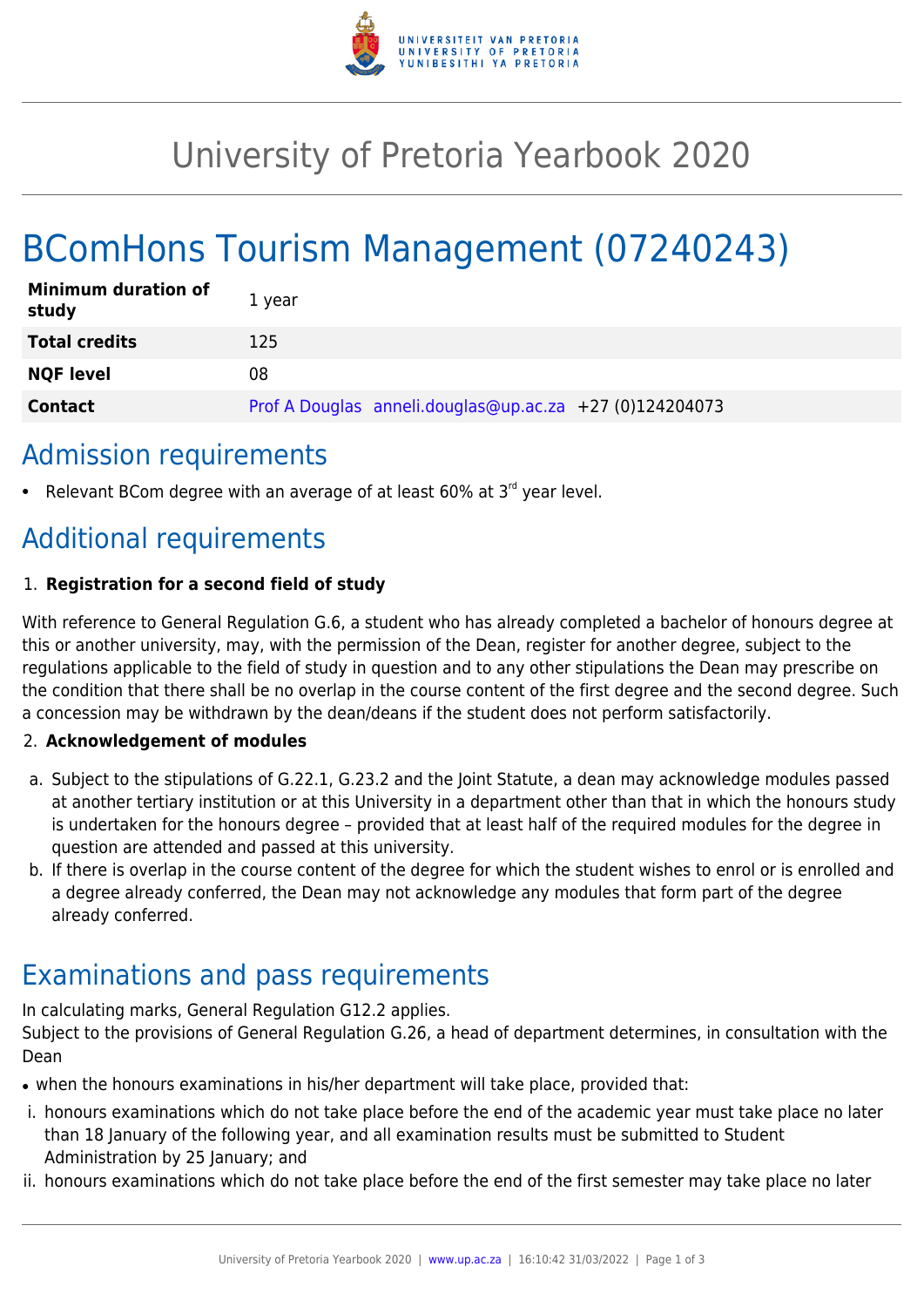

than 15 July, and all examination results must be submitted to Student Administration on or before 18 July.

- whether a candidate will be admitted to a supplementary examination, provided that a supplementary examination is granted, only once in a maximum of two prescribed semester modules or once in one year module;
- supplementary examinations (if granted) cover the same subject matter as was the case for the examinations;
- NB: For the purpose of this provision, the phrase "not sit for an examination more than twice in the same subject" as it appears in General Regulation G.18.2, implies that a candidate may not be admitted to an examination in a module, including a supplementary examination, more than three times.
- the manner in which research reports are prepared and examined in his/her department.

**NB**: Full details are published in each department's postgraduate information brochure, which is available from the relevant head of department. The minimum pass mark for a research report is 50%. The provisions regarding pass requirements for dissertations contained in General Regulation G.12.2 apply mutatis mutandis to research reports.

Subject to the provisions of General Regulation G.12.2.1.3, the subminimum required in subdivisions of modules is published in the study guides, which is available from the relevant head of department.